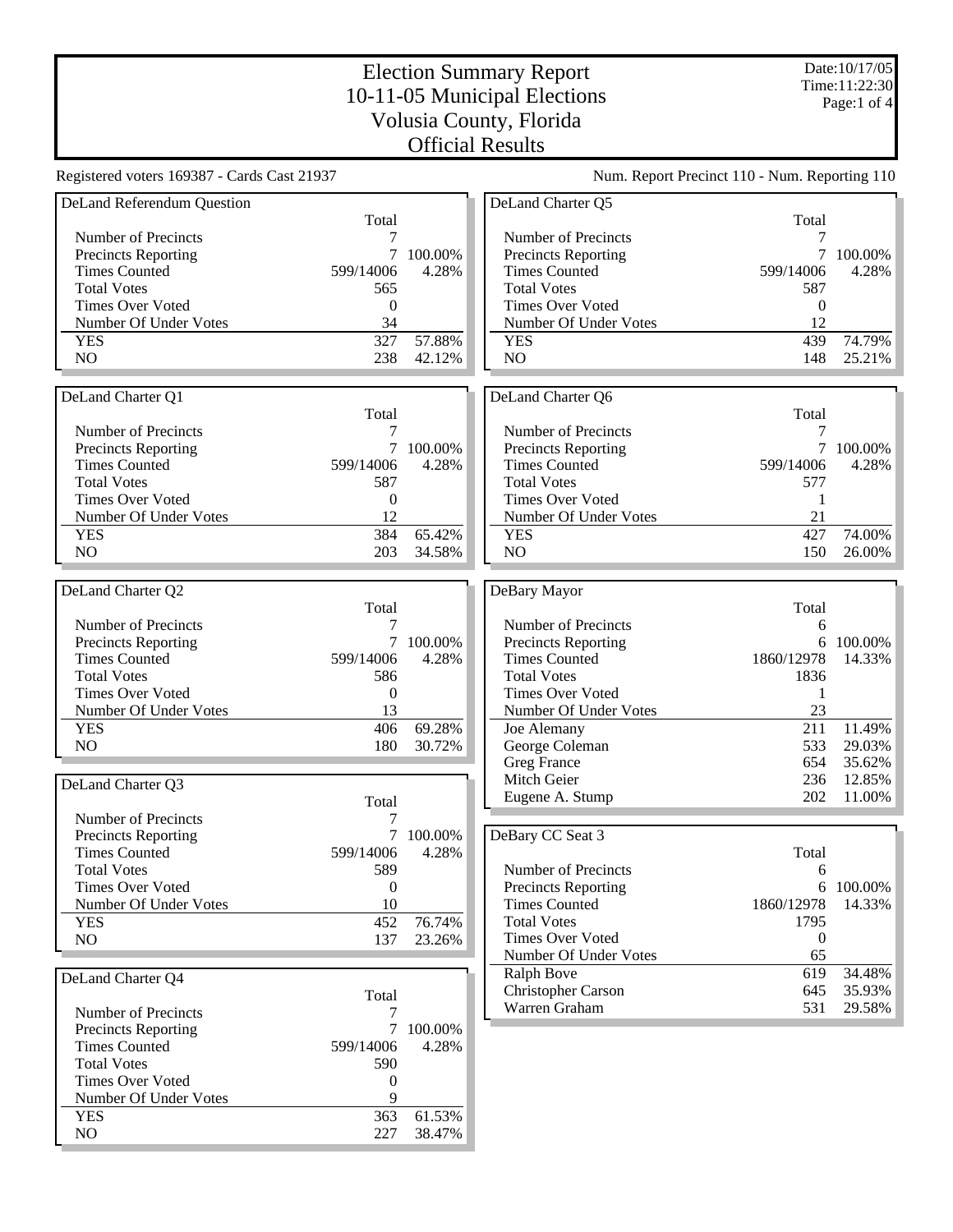Registered voters 169387 - Cards Cast 21937 Num. Report Precinct 110 - Num. Reporting 110 DeBary CC Seat 4 Total Number of Precincts<br>
Precincts Reporting<br>
6 100.00% Precincts Reporting Times Counted 1860/12978 14.33% Total Votes 1794 Times Over Voted 0 Number Of Under Votes 66 "Van" Conoley 158 25.53%<br>
Neil Coppens 272 15.16% Neil Coppens 272 Jack Lenzen 613 34.17% Alan Williamson 451 25.14% Deltona CC District 5 Total Number of Precincts 4 Precincts Reporting 4 100.00% Times Counted 584/9073 6.44% Total Votes 578 Times Over Voted 0 Number Of Under Votes 6 Janet Deyette 228 39.45% Charles DeZaruba 59 10.21% David A. McKnight, S 115 19.90% Rafael A. Valle 104 17.99% Charles G. Williams 72 12.46% Deltona CC District 6 Total Number of Precincts<br>
Precincts Reporting<br>  $4 \t 100.00\%$ Precincts Reporting  $4$ <br>Times Counted  $404/8087$ Times Counted 404/8087 5.00%<br>Total Votes 398 Total Votes 398<br>Times Over Voted 0 Times Over Voted Number Of Under Votes 6 Michael Carmolingo 139 34.92% Nikkie Lewis 129 32.41% Luis Ramos 101 25.38% Providencia Rodrigue 29 7.29% Holly Hill Mayor Total Number of Precincts 5 Precincts Reporting 5 100.00% Times Counted 1358/7170 18.94% Total Votes 1348 Times Over Voted 0 Number Of Under Votes 10 Roy Johnson 382 28.34% Donald (Donnie) Moor 299 22.18% Roland Via 667 49.48% Holly Hill CC District 1 Total Number of Precincts<br>Precincts Reporting Theory 3 and 5 100.00% Precincts Reporting Times Counted 1358/7170 18.94% Total Votes 1322 Times Over Voted 0 Number Of Under Votes 36 Arthur J. Byrnes 276 20.88%<br>Maureen F. Monahan 2002 276 20.33% Maureen F. Monahan John Penny 645 48.79% Holly Hill CC District 3 Total Number of Precincts<br>
Precincts Reporting<br>
5 100.00% Precincts Reporting Times Counted 1358/7170 18.94% Total Votes 1306 Times Over Voted 0 Number Of Under Votes 52 Jeff DeLanoy 404 30.93% Mark Reed Lou Schmitt 451 34.53% Holly Hill District 4 Total<br>5 Number of Precincts<br>
Precincts Reporting<br>
5 100.00% Precincts Reporting Times Counted 1358/7170 18.94% Total Votes 1286<br>Times Over Voted 0 Times Over Voted Number Of Under Votes 72 Traci Anderson 721 56.07% J.D. Mellette 565 43.93% Holly Hill Referendum Total Number of Precincts<br>
Precincts Reporting
Special Company 5 100.00% Precincts Reporting Times Counted 1358/7170 18.94% Total Votes 1299 Times Over Voted 0 Number Of Under Votes 59 YES 766 58.97% NO 533 41.03%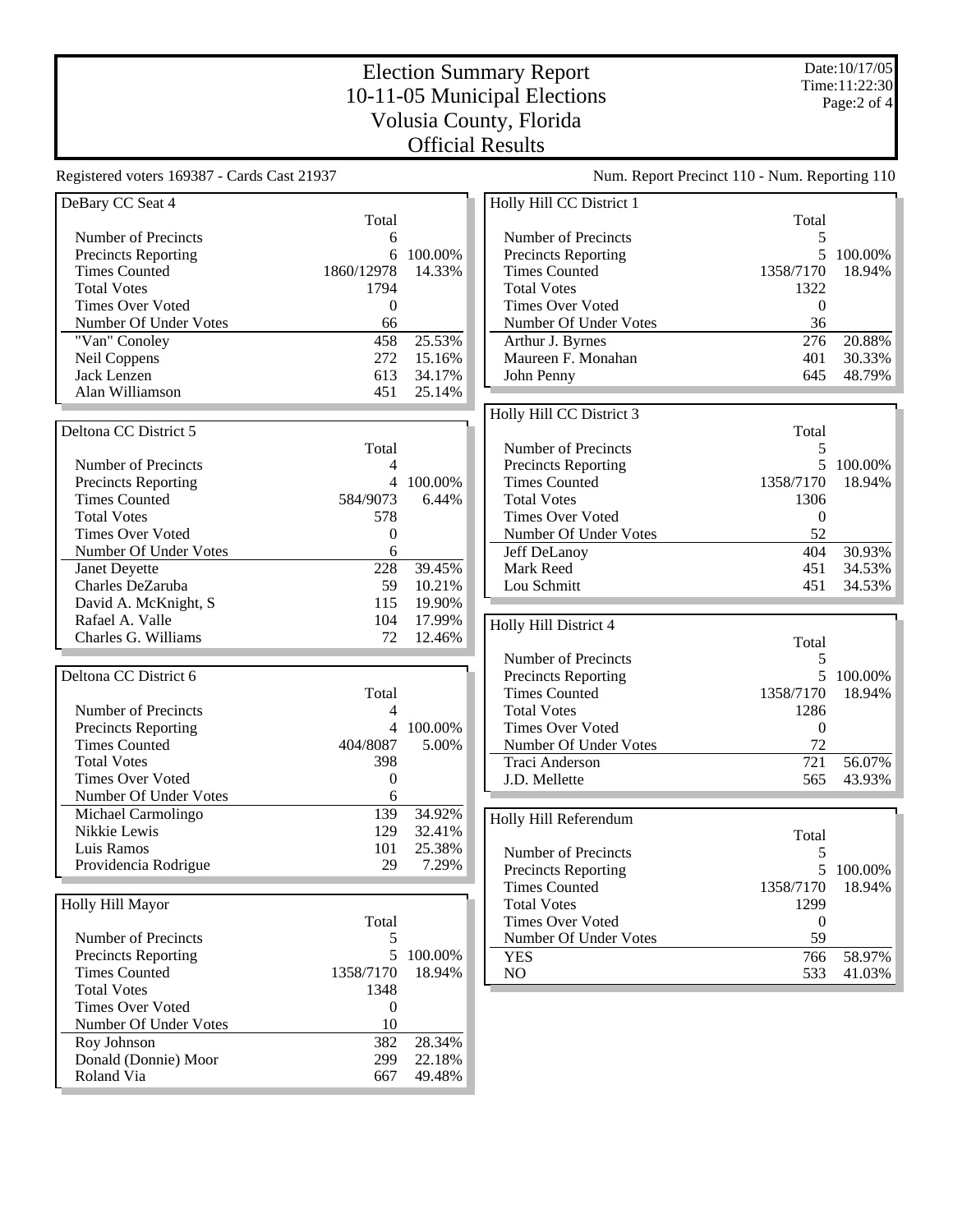Registered voters 169387 - Cards Cast 21937 Num. Report Precinct 110 - Num. Reporting 110 Daytona Beach Mayor Total Number of Precincts<br>
Precincts Reporting<br>
26 100.00% Precincts Reporting Times Counted 7316/40111 18.24% Total Votes 7310 Times Over Voted 2 Number Of Under Votes 4 Gwen Azama-Edwards 1517 20.75%<br>
Yvonne Scarlett-Gold 2435 33.31% Yvonne Scarlett-Gold Mike Shallow 2075 28.39% Darlene Yordon 1283 17.55% Daytona Beach CC Zone 2 Total Number of Precincts 4 Precincts Reporting 4 100.00% Times Counted 1505/6203 24.26% Total Votes 1480 Times Over Voted 1 Number Of Under Votes 24 Paul E. Burke 268 18.11% Paul A. Carpenella 234 15.81% Yvonne Newcomb-Doty 501 33.85% Paul Zimmerman 477 32.23% Daytona Beach CC Zone 5 Total Number of Precincts<br>
Precincts Reporting<br>  $4 \t 100.00\%$ Precincts Reporting  $4 \t100.00\%$ <br>Times Counted  $1038/6501 \t15.97\%$ Times Counted Total Votes 1032<br>Times Over Voted 0 Times Over Voted 0<br>Number Of Under Votes 6 Number Of Under Votes 6 Glenn G. Barnes 268 25.97%<br>
Henry L. Butts 105 10.17% Henry L. Butts A. Shawn Collins 31 3.00% Dwayne L. Taylor 628 60.85% South Daytona CC Seat 2 Total Number of Precincts 4 Precincts Reporting 4 100.00% Times Counted 811/8416 9.64% Total Votes 811 Times Over Voted 0 Number Of Under Votes 0 Dan Baltulonis 50 6.17% Nancy Ann Long 460 56.72% Ralph G. Schoenherr 301 37.11% Port Orange CC District 4 Total Number of Precincts<br>
Precincts Reporting<br>
18 100.00% Precincts Reporting Times Counted 3256/36510 8.92% Total Votes 3092 Times Over Voted 0 Number Of Under Votes 164 Scott Gutauckis 1931 30.11%<br>
Dennis A. Kennedy 1989% 2161 69.89% Dennis A. Kennedy Port Orange Referendum Total Number of Precincts 18 Precincts Reporting 18 100.00%<br>Times Counted 3256/36510 8.92% Times Counted 3256/36510 8.92%<br>Total Votes 3224 **Total Votes** Times Over Voted 0 Number Of Under Votes 32 FOR 2308 71.59% AGAINST 916 28.41% Ponce Inlet Council Seat 3 Total Number of Precincts 1 Precincts Reporting 1 100.00%<br>Times Counted 825/2586 31.90% Times Counted Total Votes 813 Times Over Voted 0<br>Number Of Under Votes 12 Number Of Under Votes Jim C. Hinson 362 44.53% Jim McCormick 451 55.47% Ponce Inlet Council Seat 5 Total Number of Precincts 1 Precincts Reporting 1 100.00% Times Counted 825/2586 31.90% Total Votes 821 Times Over Voted 0 Number Of Under Votes 4 Gary C. Comfort 385 46.89% Edward K. Jackson 320 38.98% Frank Rogerson 116 14.13%